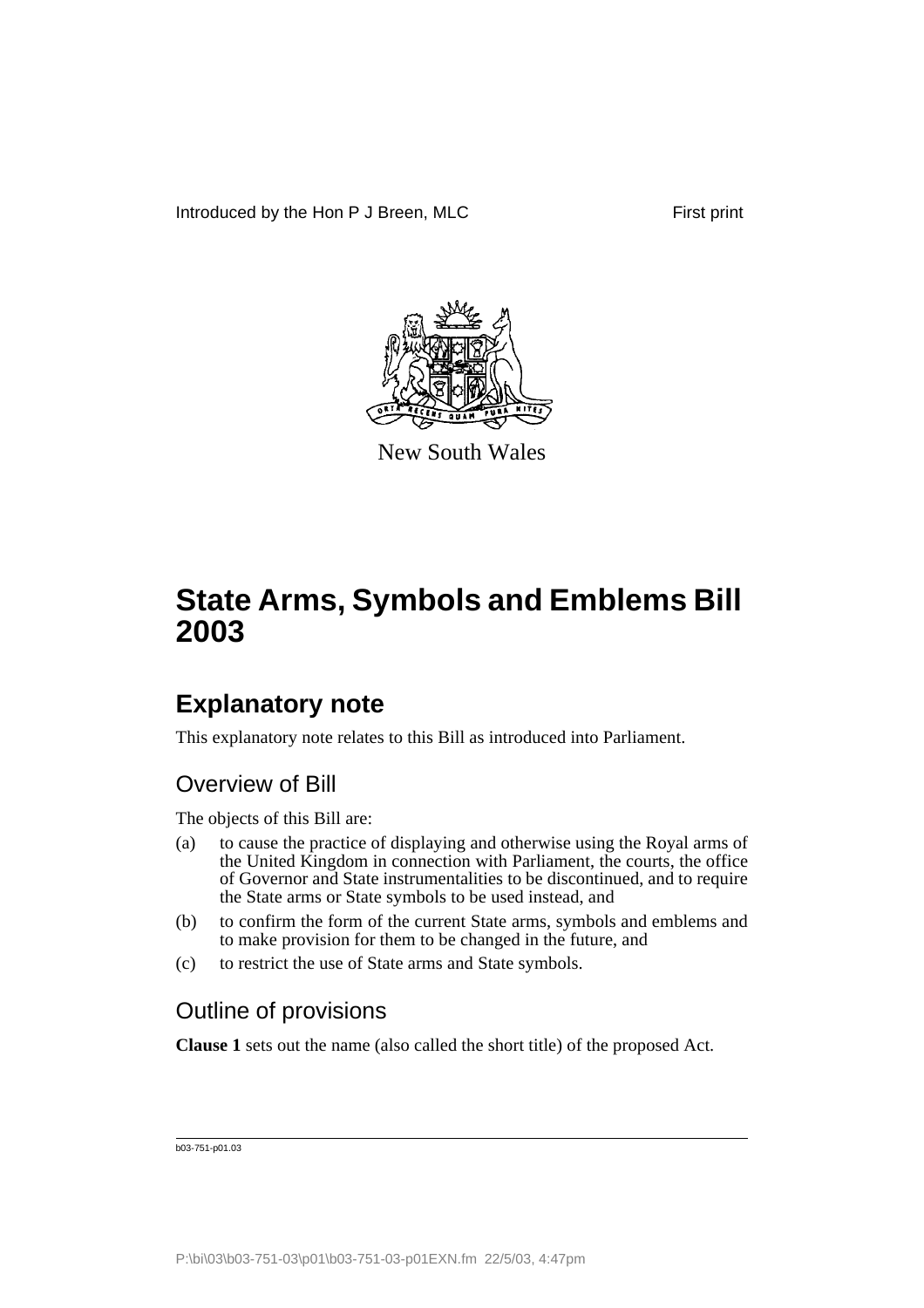Explanatory note

**Clause 2** provides for the commencement of the proposed Act on the date of assent.

**Clause 3** defines certain words and expressions used in the proposed Act, including "State arms", "State emblem" and "State symbol".

**Clause 4** provides that the State arms or State symbols, rather than the Royal arms of the United Kingdom, are to represent the authority of the State in a Parliament building, a courthouse, an office or official residence of the Governor or a Government office, and in any other place or building, and on any seal or document, used for official purposes.

**Clause 5** empowers the Governor-in-Council to assign new State arms, symbols or emblems, to withdraw or alter any State arms or symbols, and to discontinue recognition of anything as a State emblem.

**Clause 6** requires that, as soon as practicable (but in any event within 3 years) after the commencement of the proposed Act, the Royal arms of the United Kingdom, where displayed or otherwise used in or on any public building or public place or on any official seal or document intended for future use are to be replaced by the State arms, except in limited circumstances.

**Clause 7** establishes the State Heraldry Advisory Committee which will advise the Premier on matters arising for decision under the proposed Act.

**Clause 8** creates an offence if a person uses the State arms or a State symbol otherwise than exclusively for loyal and patriotic purposes or in other specified circumstances.

**Clause 9** provides for offences against proposed section 8 to be disposed of before a Local Court.

**Clause 10** repeals the *Unauthorised Documents Act 1922*.

**Schedule 1** specifies the State arms.

**Schedule 2** specifies State symbols, namely the State badge and the State flag.

**Schedule 3** describes the State emblems, namely the platypus, kookaburra, waratah and blue groper.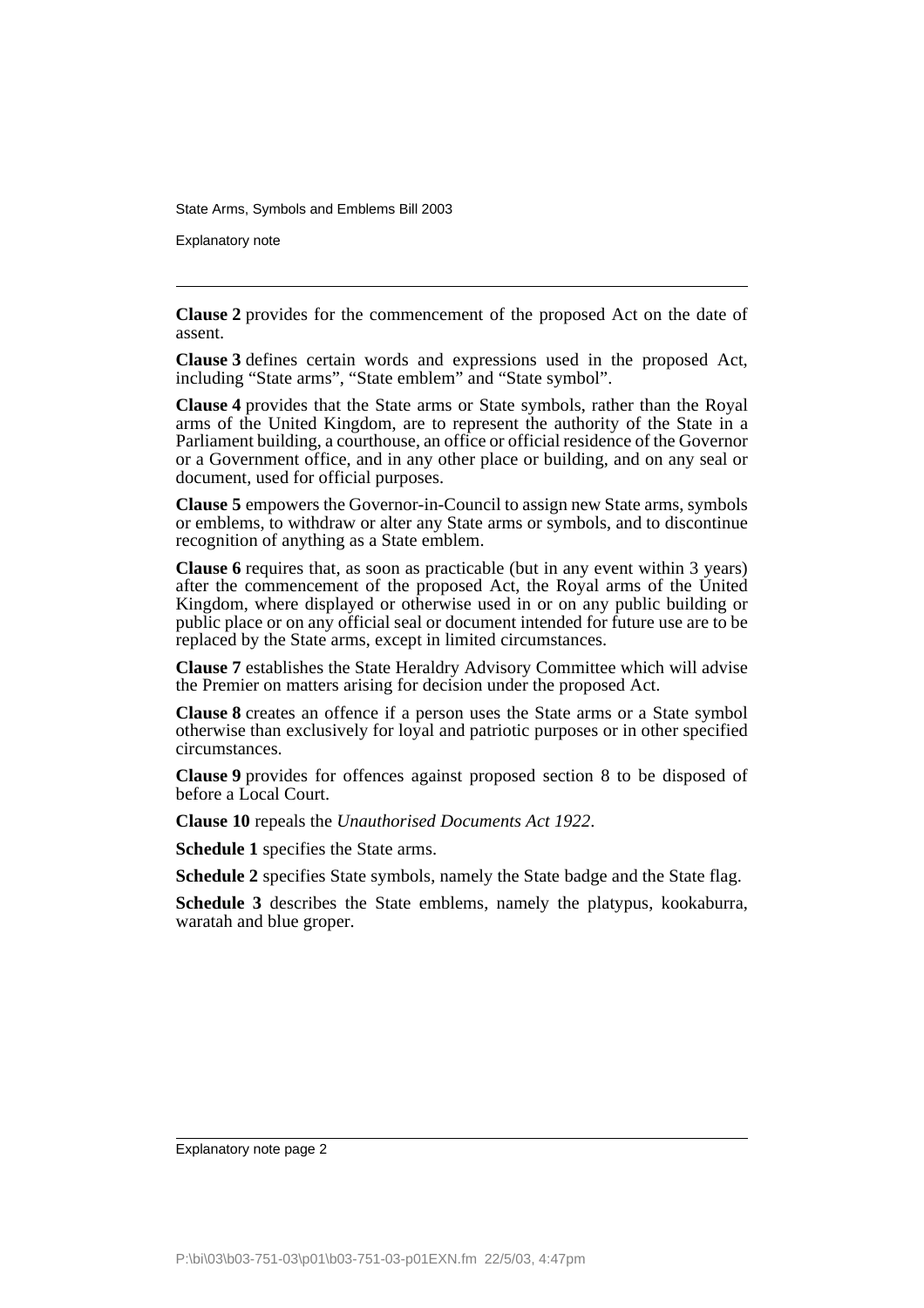Introduced by the Hon P J Breen, MLC First print



New South Wales

# **State Arms, Symbols and Emblems Bill 2003**

## **Contents**

|                  |    |                                                            | Page |
|------------------|----|------------------------------------------------------------|------|
|                  | 1  | Name of Act                                                | 2    |
|                  | 2  | Commencement                                               | 2    |
|                  | 3  | Definitions                                                | 2    |
|                  | 4  | State arms or symbols to be used for all official purposes | 3    |
|                  | 5  | Changes in State arms, symbols or emblems                  | 3    |
|                  | 6  | Replacement of Royal arms of the United Kingdom            | 4    |
|                  |    | <b>State Heraldry Advisory Committee</b>                   | 4    |
|                  | 8  | Restrictions on use of State arms and symbols              | 5    |
|                  | 9  | Nature of proceedings for offences                         | 6    |
|                  | 10 | Repeal of Unauthorised Documents Act 1922 No 6             | 6    |
| <b>Schedules</b> |    |                                                            |      |
|                  |    | State arms                                                 |      |
|                  | 2  | State symbols                                              | 8    |
|                  | 3  | State emblems                                              | 10   |
|                  |    |                                                            |      |

b03-751-03.p01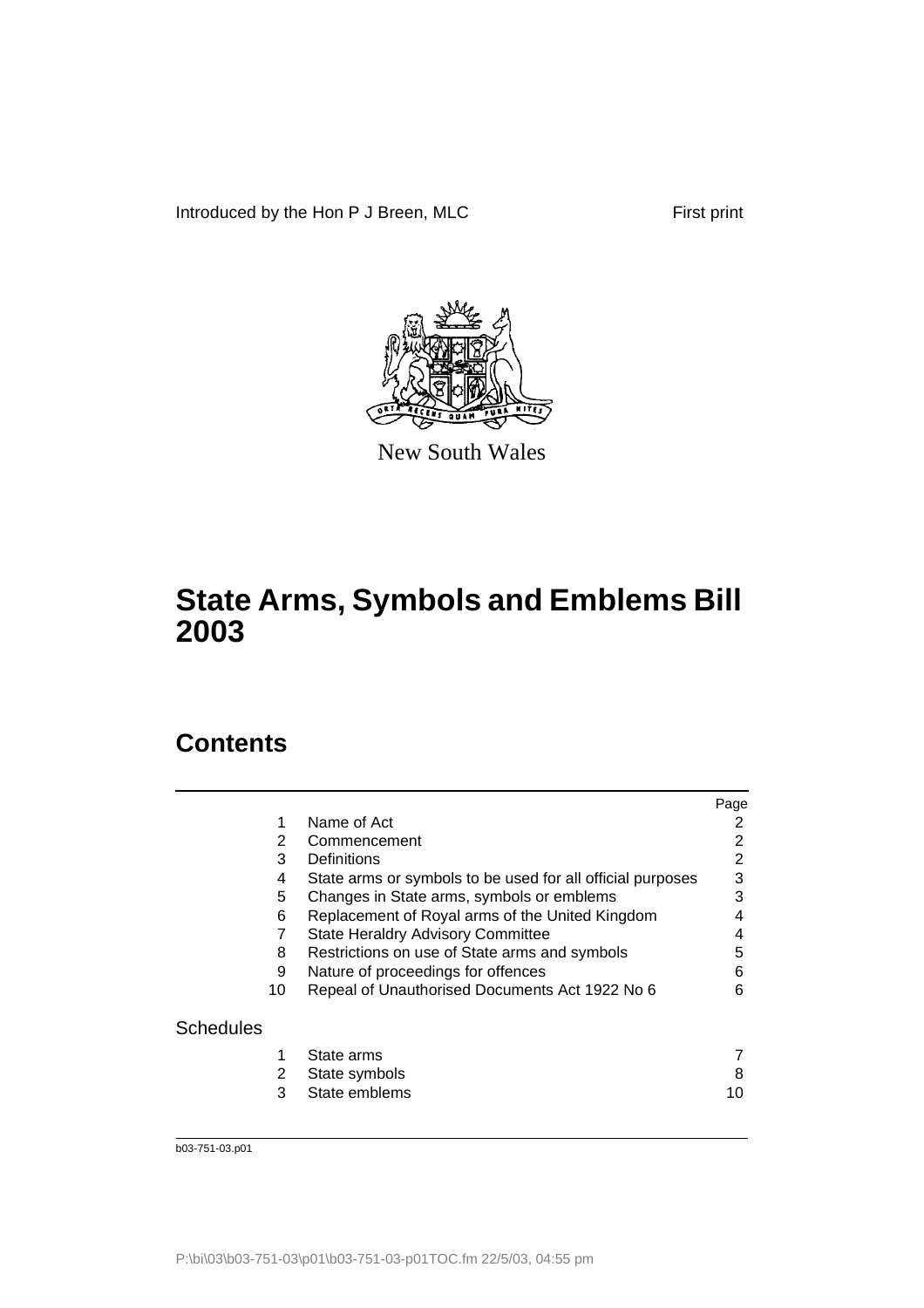**Contents** 

Page

Contents page 2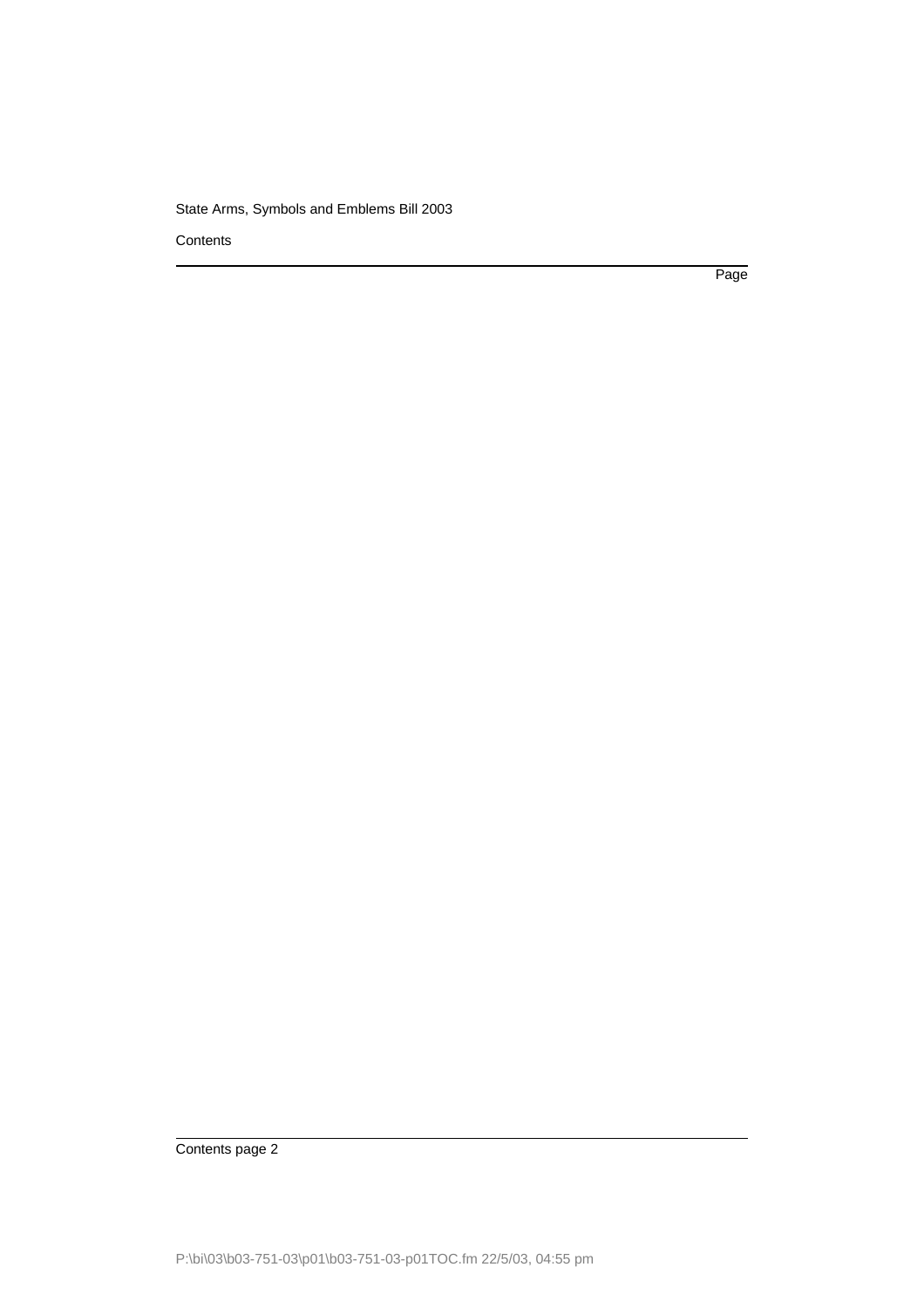

New South Wales

# **State Arms, Symbols and Emblems Bill 2003**

No , 2003

### **A Bill for**

An Act with respect to the use of the arms, symbols and emblems of the State.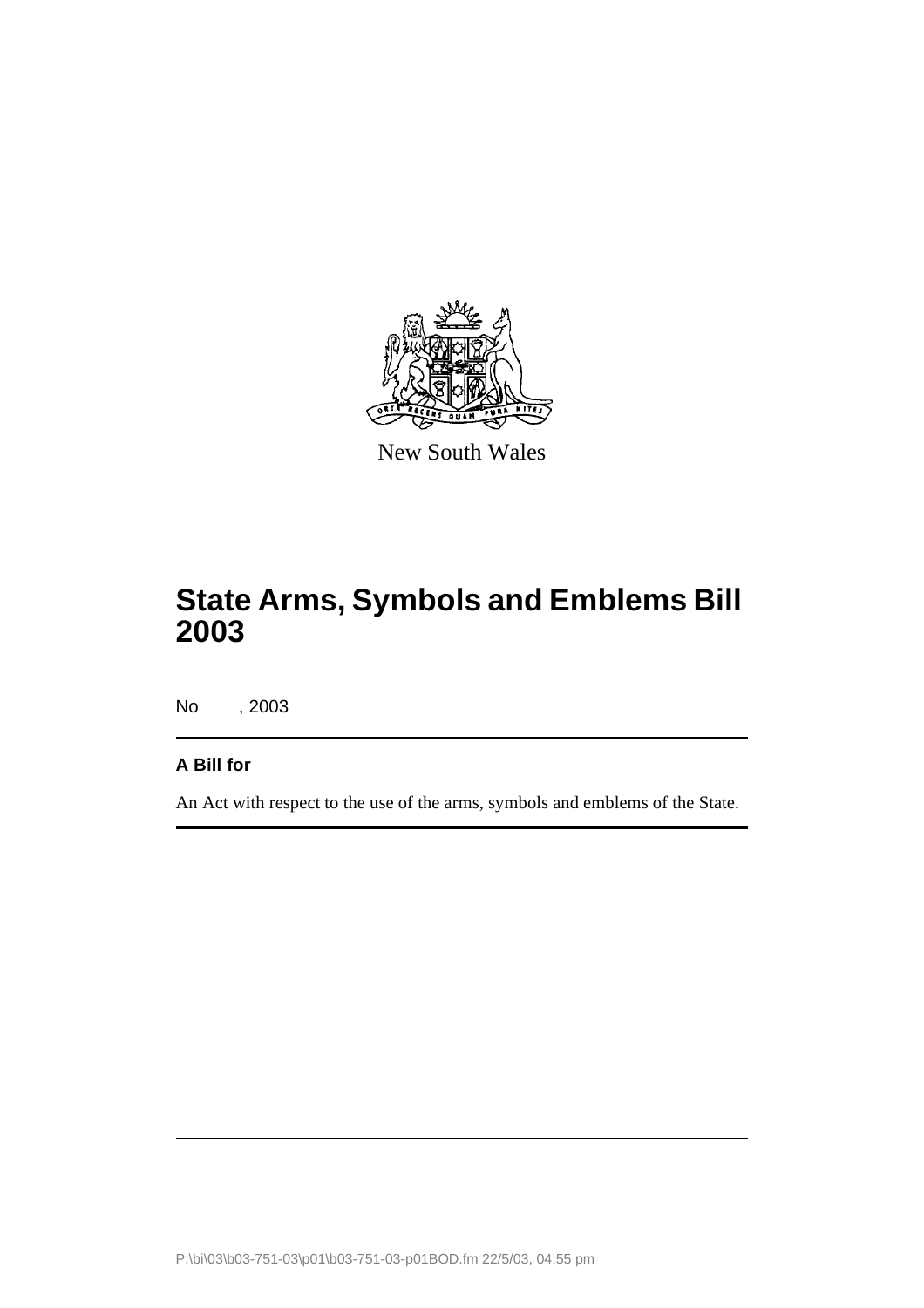<span id="page-5-2"></span><span id="page-5-1"></span><span id="page-5-0"></span>

| The Legislature of New South Wales enacts: |                                                                                                                                                 |                |  |
|--------------------------------------------|-------------------------------------------------------------------------------------------------------------------------------------------------|----------------|--|
| 1                                          | <b>Name of Act</b>                                                                                                                              |                |  |
|                                            | This Act is the State Arms, Symbols and Emblems Act 2003.                                                                                       | 3              |  |
| 2                                          | <b>Commencement</b>                                                                                                                             | 4              |  |
|                                            | This Act commences on the date of assent.                                                                                                       | 5              |  |
| 3                                          | <b>Definitions</b>                                                                                                                              | 6              |  |
|                                            | In this Act:                                                                                                                                    | $\overline{7}$ |  |
|                                            | <b>Heritage Council</b> means the Heritage Council of New South Wales<br>established under the <i>Heritage Act 1977</i> .                       | 8<br>9         |  |
|                                            | <i>official purpose</i> does not include a merely historical or heritage<br>purpose (such as the purpose of a museum or historical exhibition). |                |  |
|                                            | <b>Royal arms of the United Kingdom</b> means the arms of sovereignty                                                                           | 12             |  |
|                                            | and dominion borne by Her Majesty Queen Elizabeth II in her<br>capacity as Queen of the United Kingdom of Great Britain and                     | 13<br>14       |  |
|                                            | Northern Ireland (as used in England, Scotland or any other part of                                                                             | 15             |  |
|                                            | that kingdom) or by any of her predecessors in the sovereignty of                                                                               |                |  |
|                                            | that kingdom or any part of it, which are also collectively known as                                                                            | 17<br>18       |  |
|                                            | the Royal arms, and includes any arms that replace those arms.                                                                                  |                |  |
|                                            | <b>State arms</b> means the armorial ensigns and supporters the blazon of                                                                       | 19             |  |
|                                            | which is set out in Part 1 of Schedule 1 and an indicative                                                                                      | 20<br>21       |  |
|                                            | monochrome depiction of which is set out in Part 2 of Schedule 1.<br>The State arms may be depicted in the colours set out in the blazon        | 22             |  |
|                                            | or in monochrome.                                                                                                                               | 23             |  |
|                                            | <b>State emblem</b> means any flower, animal, bird or other animate or                                                                          | 24             |  |
|                                            | inanimate object the description of which is set out in Schedule 3.                                                                             | 25             |  |
|                                            | State Heraldry Advisory Committee means the committee                                                                                           | 26             |  |
|                                            | constituted for the time being under section 7.<br><i>State symbols</i> means:                                                                  |                |  |
|                                            |                                                                                                                                                 |                |  |
|                                            | the State badge the blazon of which is set out in Part 1 of<br>(a)                                                                              | 29             |  |
|                                            | Schedule 2 and an indicative monochrome depiction of which                                                                                      | 30             |  |
|                                            | is set out in Part 2 of Schedule 2 (the State badge may be                                                                                      | 31             |  |
|                                            | depicted in the colours set out in the blazon or in                                                                                             | 32<br>33       |  |
|                                            | monochrome), and                                                                                                                                |                |  |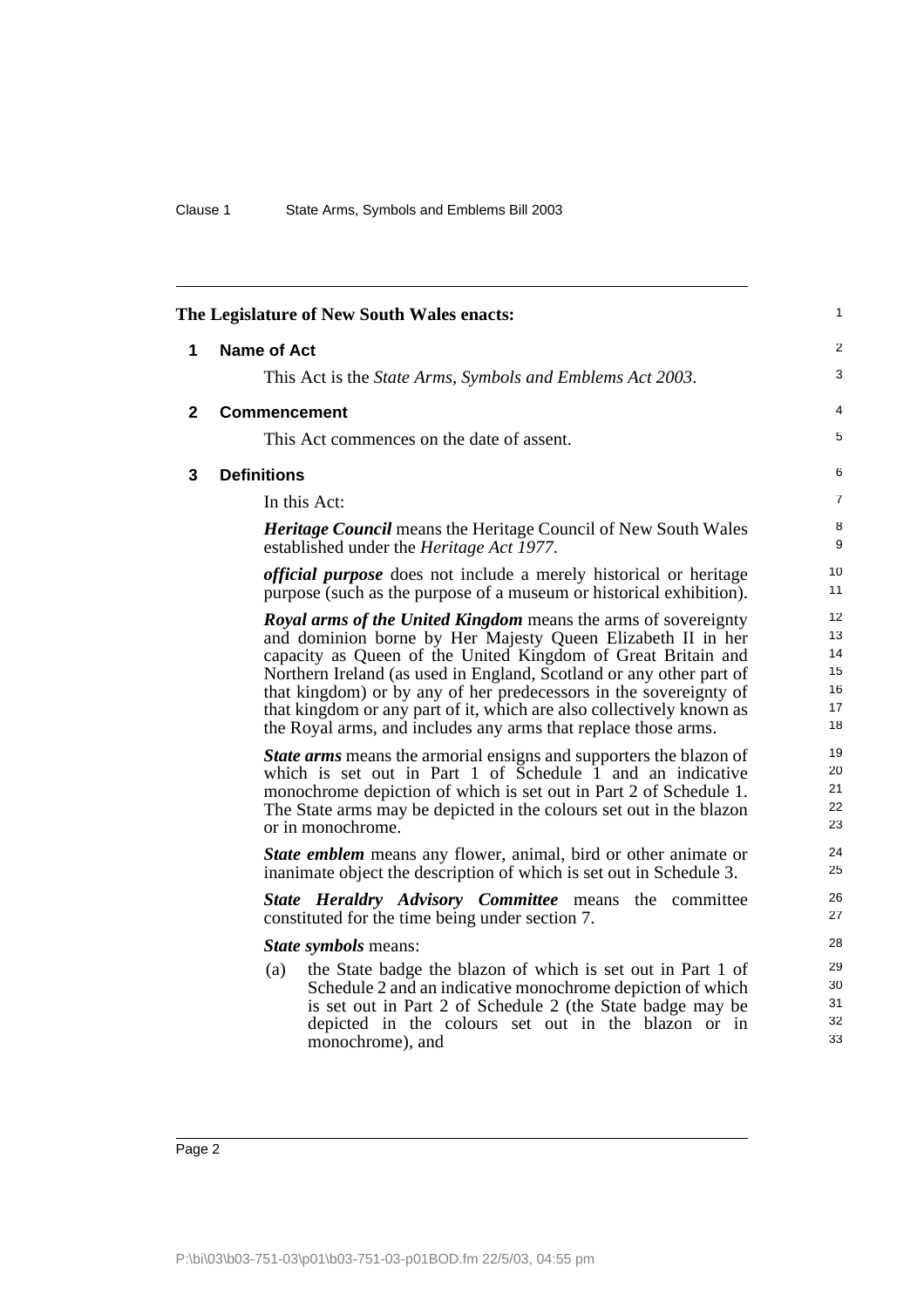<span id="page-6-1"></span><span id="page-6-0"></span>(b) the State flag a description of which is set out in Part 1 of Schedule 2 and an indicative monochrome depiction of which is set out in Part 2 of Schedule 2, and (c) any other symbol or thing the blazon or a description of which is set out in Part 1 of Schedule 2 and an indicative monochrome depiction of which is set out in Part 2 of Schedule 2. *to use* the State arms or a State symbol includes to display the State arms or State symbol. **4 State arms or symbols to be used for all official purposes** (1) Whenever, in a Parliament building, a courthouse, an office or official residence of the Governor or a Government office, in any other building or place, or on any official seal or document, or in any other connection, arms representing the authority of the Crown or the State are used or to be used for any official purpose, the State arms are or a State symbol is to be used, and not the Royal arms of the United Kingdom. (2) The State arms and each State symbol may be depicted in any manner that is consistent with the relevant blazon or description in Schedule 1 or 2. (3) After considering the advice of the State Heraldry Advisory Committee, the Premier may adopt, and from time to time amend, guidelines to assist government departments and instrumentalities and others in the proper use of State arms and State symbols. (4) The State arms may be used with such external ornaments as are consistent with their status as arms and symbols of dominion and sovereignty. **5 Changes in State arms, symbols or emblems** (1) From time to time the Governor may, by Royal warrant issued on the recommendation of the Premier made after considering the advice of the State Heraldry Advisory Committee, assign new State arms, symbols or emblems, withdraw or alter any State arms or symbols or terminate the recognition of anything as a State emblem. (2) A Royal warrant issued under this section takes effect for the purposes of this Act when its terms are published in the Gazette. (3) Schedules 1, 2 and 3 may be amended by proclamation to give effect to the terms of any such Royal warrant. 1  $\overline{2}$ 3 4 5 6 7 8 9 10 11 12 13 14 15 16 17 18 19 20 21 22 23 24 25 26 27 28 29 30 31 32 33 34 35 36 37

Page 3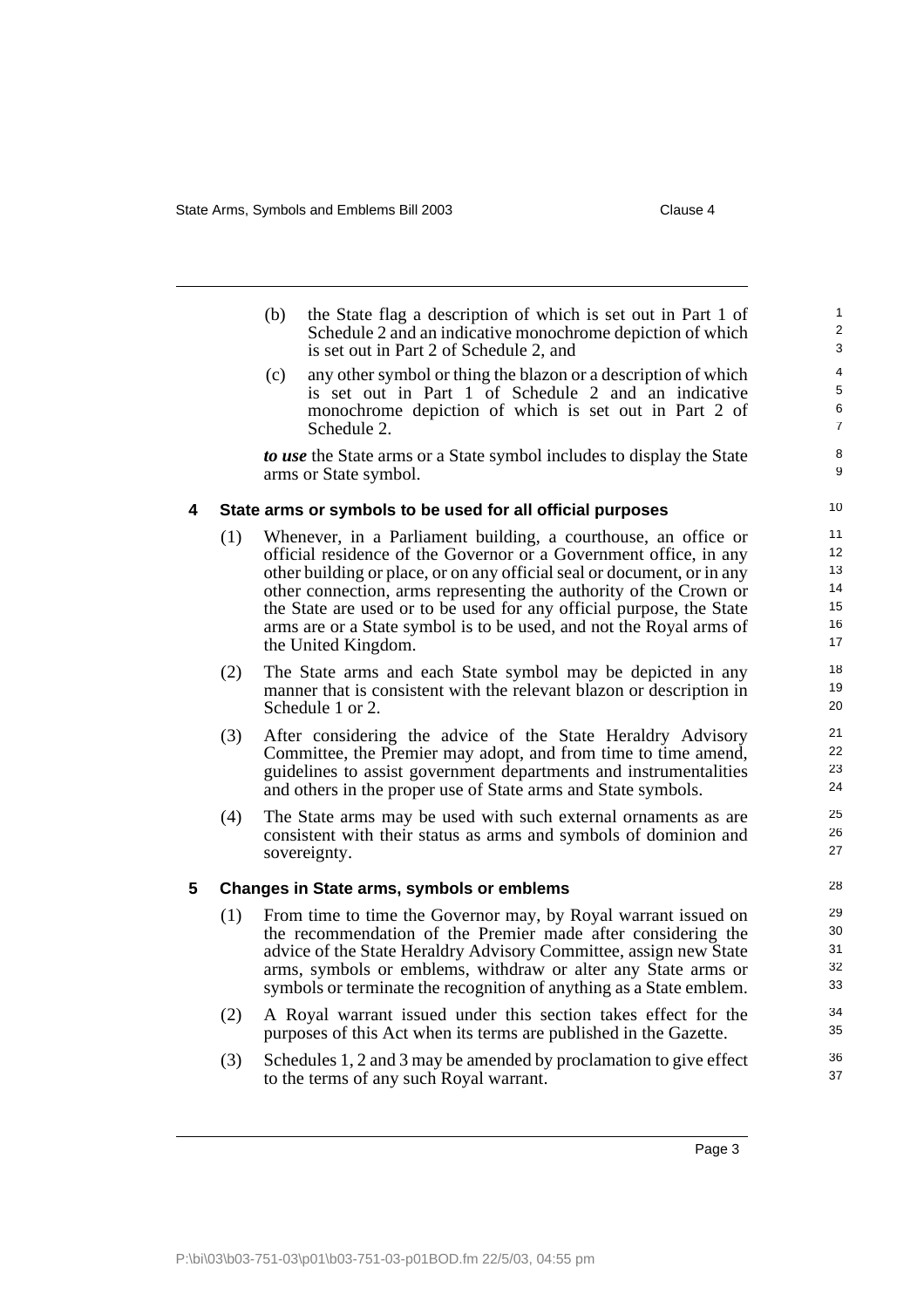### <span id="page-7-0"></span>**6 Replacement of Royal arms of the United Kingdom**

(1) As soon as practicable (but in any event within 3 years) after the commencement of this Act, any Royal arms of the United Kingdom used to represent the authority of the Crown in right of the State or the State in or on any public building, public place, document, seal or other object that is the property of the Crown in right of the State or of the State and is intended to represent the authority of the Crown in right of the State or of the State, are to be removed and replaced by the State arms.

- (2) Subsection (1) does not apply in relation to a building or place in respect of which the Premier, after consultation with the Heritage Council and the State Heraldry Advisory Committee, determines that the Royal arms of the United Kingdom there displayed form an integral part of an item of the environmental heritage of the State.
- (3) In any building or place to which subsection (1) does not apply because of subsection (2), the State arms must be used and displayed in a prominent position to represent the authority of the Crown in right of the State or the State, as the case may be, in addition to the Royal arms of the United Kingdom while they continue to be displayed there.
- (4) Sculpted arms, or arms in any durable form, that are removed in accordance with this section are to be housed or otherwise dealt with in such manner as the Premier, after consultation with the Heritage Council and the State Heraldry Advisory Committee, may direct. Such a direction is to be aimed at their being housed or otherwise dealt with in a manner that, whether they are to be held in public or private ownership, will ensure their appropriate conservation, interpretation and display as part of the constitutional, legal, cultural and artistic heritage of the State.
- (5) Consultation with the Heritage Council or the State Heraldry Advisory Committee is sufficient for the purposes of this section if the Premier has requested advice from the Council or Committee about the matter concerned and has taken into consideration any response received from the Council or Committee within 60 days of making the request.

### <span id="page-7-1"></span>**7 State Heraldry Advisory Committee**

(1) There is to be a State Heraldry Advisory Committee consisting of not more than 8 persons appointed by the Premier as members of the Committee for the time being.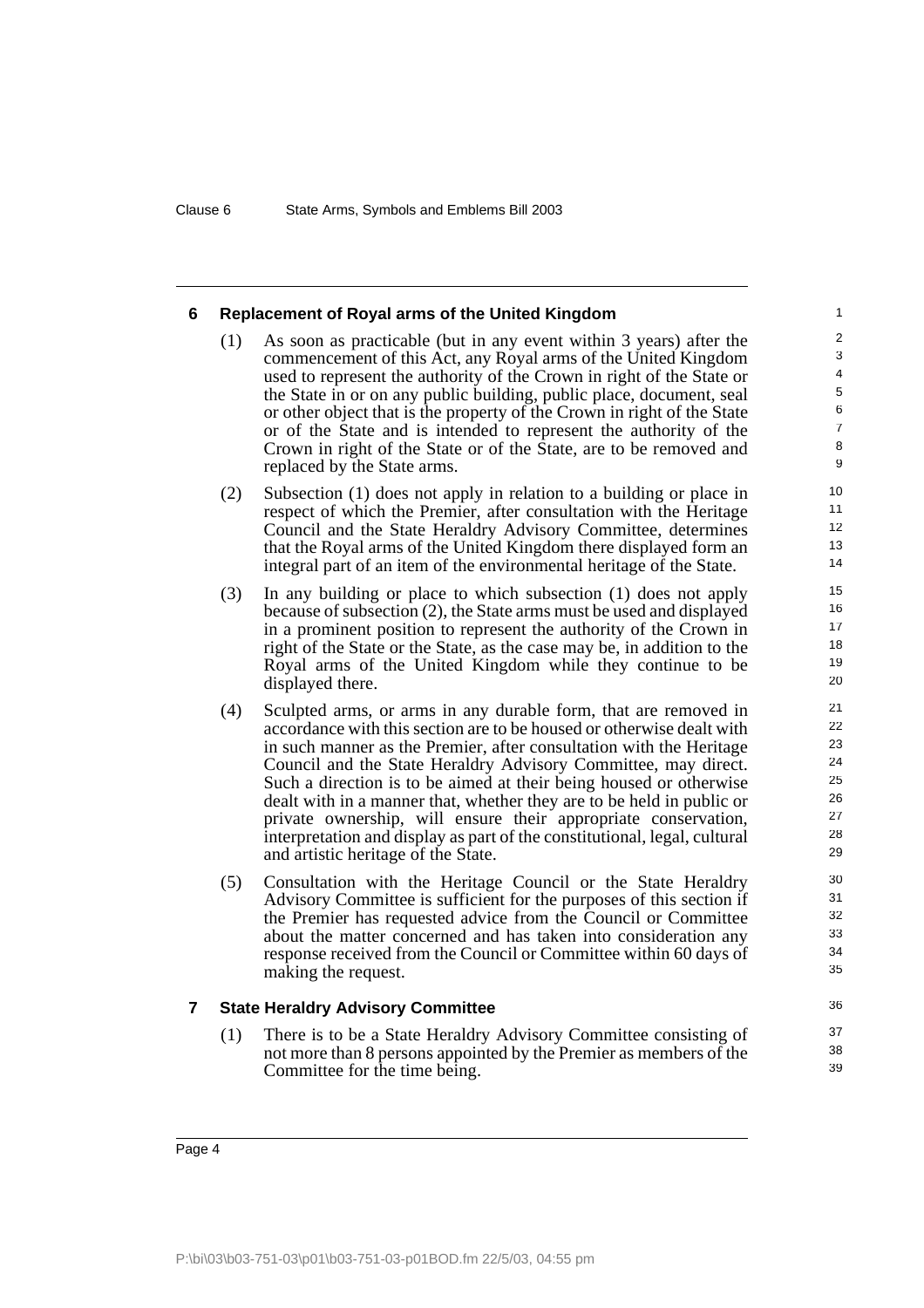<span id="page-8-0"></span>

|   | (2) | The function of the Committee is to advise the Premier on matters<br>arising for decision under this Act, the administration of this Act and<br>on any matter referred to the Committee by the Premier.                                                                                                                                                                                                                                 | 1<br>2<br>3                                           |
|---|-----|-----------------------------------------------------------------------------------------------------------------------------------------------------------------------------------------------------------------------------------------------------------------------------------------------------------------------------------------------------------------------------------------------------------------------------------------|-------------------------------------------------------|
|   | (3) | Members are to be appointed so that at any time the majority of the<br>members are persons the Premier is satisfied are expert in heraldic<br>theory, law and usage.                                                                                                                                                                                                                                                                    | 4<br>5<br>6                                           |
|   | (4) | Unless sooner removed from office by the Premier for any reason<br>the Premier considers sufficient and notifies to the member<br>concerned, each member has a term of office of 3 years<br>commencing with the date of the member's appointment, but is<br>eligible for re-appointment.                                                                                                                                                | $\overline{7}$<br>8<br>9<br>10<br>11                  |
|   | (5) | The Premier may call a meeting of the Committee at any time and a<br>decision supported by a majority of the votes of the members of the<br>Committee present and voting on a matter at a meeting of the<br>Committee is the decision of the Committee on the matter. Except<br>as provided by this subsection, the Committee may determine when<br>and how its meetings are to be convened and its proceedings are to<br>be conducted. | $12 \overline{ }$<br>13<br>14<br>15<br>16<br>17<br>18 |
|   | (6) | The Committee is not a statutory body representing the Crown.                                                                                                                                                                                                                                                                                                                                                                           | 19                                                    |
| 8 |     | <b>Restrictions on use of State arms and symbols</b>                                                                                                                                                                                                                                                                                                                                                                                    | 20                                                    |
|   | (1) | A person, other than the Crown or a statutory body representing the<br>Crown, who uses State arms or a State symbol for any purpose other<br>than an exclusively loyal or patriotic purpose, or exclusively loyal<br>and patriotic purposes, is guilty of an offence unless:<br>the person is acting in the course of the person's employment<br>(a)                                                                                    | 21<br>22<br>23<br>24<br>25                            |
|   |     | by the Crown or a statutory body representing the Crown, or<br>the person is authorised by Royal warrant issued by the<br>(b)<br>Governor or authorised by a proclamation to use the State<br>arms or State symbol in the circumstances concerned.                                                                                                                                                                                      | 26<br>27<br>28<br>29                                  |
|   |     | Maximum penalty: 100 penalty units.                                                                                                                                                                                                                                                                                                                                                                                                     | 30                                                    |
|   | (2) | If the State arms or State symbols are displayed, they are taken to be<br>displayed exclusively for loyal and patriotic purposes unless the<br>display is described by a proclamation as a proscribed display for<br>the purposes of this section.                                                                                                                                                                                      | 31<br>32<br>33<br>34                                  |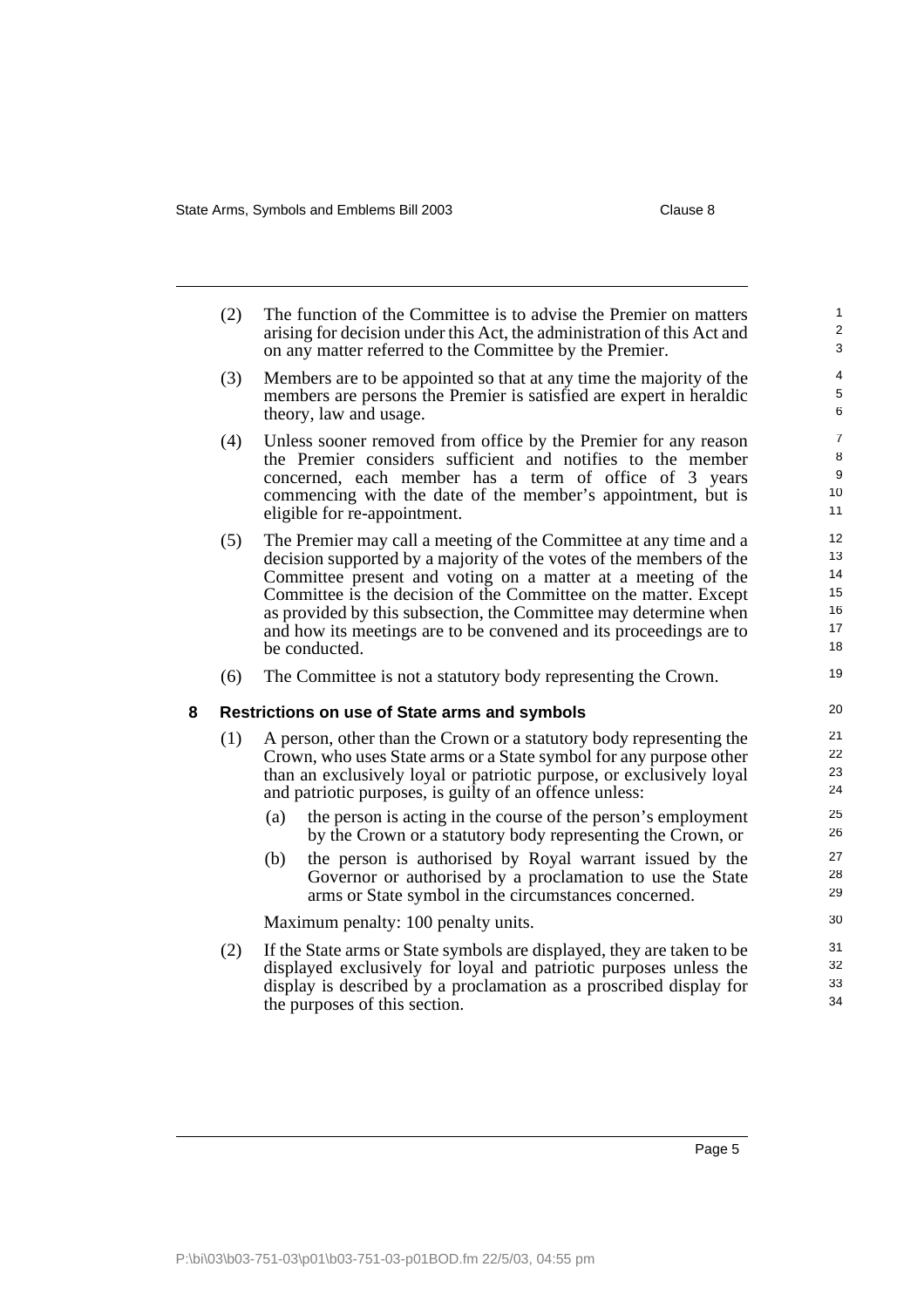<span id="page-9-1"></span><span id="page-9-0"></span>

|    | (3)                                                                                            | This Act does not prohibit or restrict the following:                                                                               |                                       |
|----|------------------------------------------------------------------------------------------------|-------------------------------------------------------------------------------------------------------------------------------------|---------------------------------------|
|    | (a)                                                                                            | the use of State arms or a State symbol for exclusively<br>heritage purposes, such as in a museum or a historical<br>exhibition, or | $\overline{2}$<br>3<br>$\overline{4}$ |
|    | (b)                                                                                            | the use of a State emblem for any purpose.                                                                                          | 5                                     |
| 9  |                                                                                                | Nature of proceedings for offences                                                                                                  | 6                                     |
|    | Proceedings for an offence under this Act may be dealt with<br>summarily before a Local Court. |                                                                                                                                     | 7<br>8                                |
| 10 |                                                                                                | Repeal of Unauthorised Documents Act 1922 No 6                                                                                      | 9                                     |
|    |                                                                                                | The Unauthorised Documents Act 1922 is repealed.                                                                                    | 10                                    |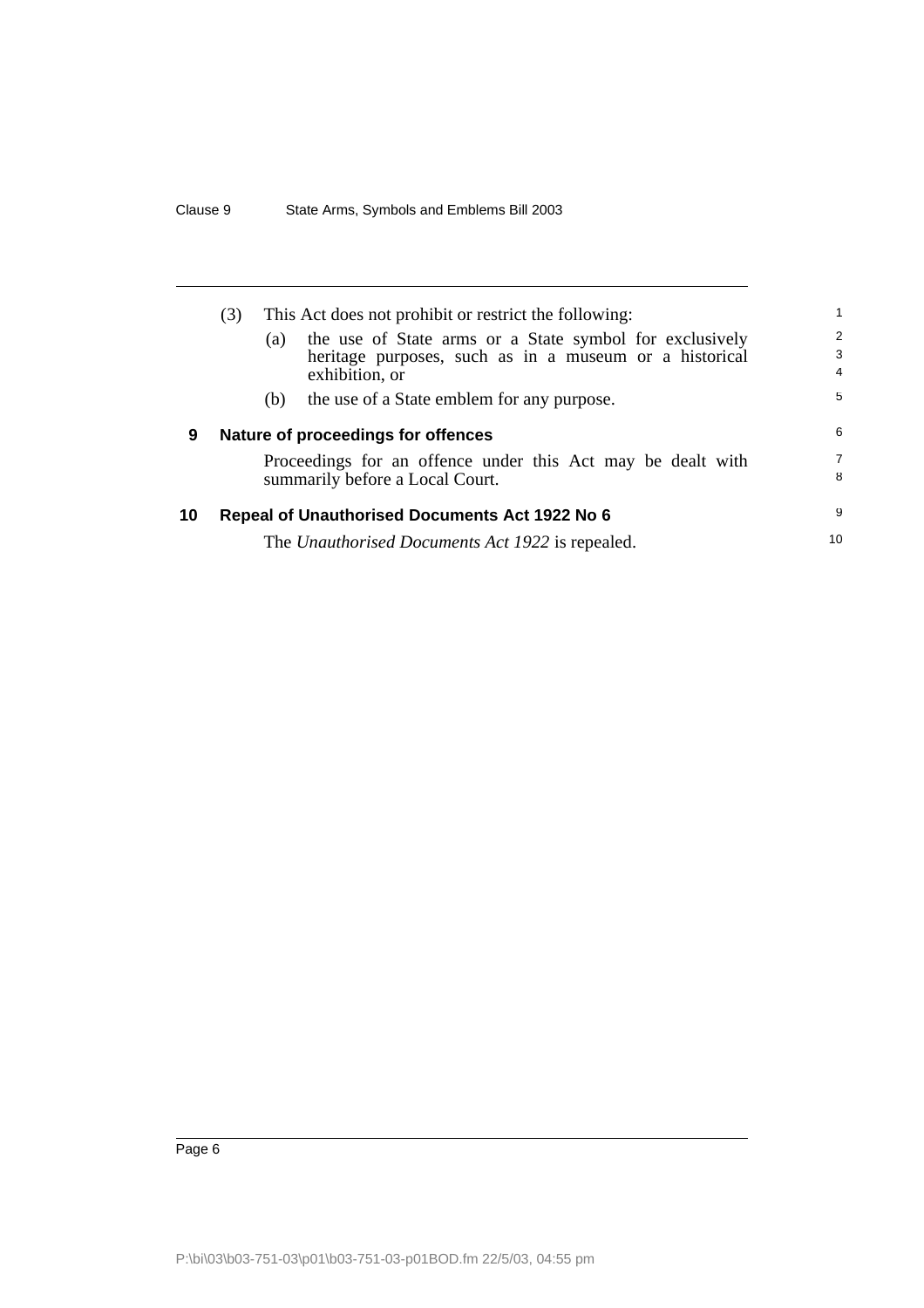State arms Schedule 1 and Schedule 1 and Schedule 1 and Schedule 1 and Schedule 1 and Schedule 1 and Schedule 1

(Sections 3 and 5)

1  $\mathfrak{p}$ 

16 17

## <span id="page-10-0"></span>**Schedule 1 State arms**

### **Part 1 Blazon**

Azure a cross argent voided gules charged in the centre chief point with a lion passant guardant, and on each member with a mullet of eight points or between in the first and fourth quarters a fleece or banded argent and in the second and third quarters a garb also or: And for a crest, on a wreath of the colours a rising sun each ray tagged with a flame of fire proper: And for the supporters, on the dexter side a lion rampant guardant: And on the sinister side a kangaroo both or, together with this motto, "Orta Recens Quam Pura Nites," (Recently arisen, how brightly you shine)

**Note.** At the commencement of this Act, the State arms were the armorial ensigns and supporters assigned for New South Wales by Royal warrant of His Majesty King Edward VII on 11 October 1906.

## **Part 2 Indicative monochrome depiction**

**State arms**

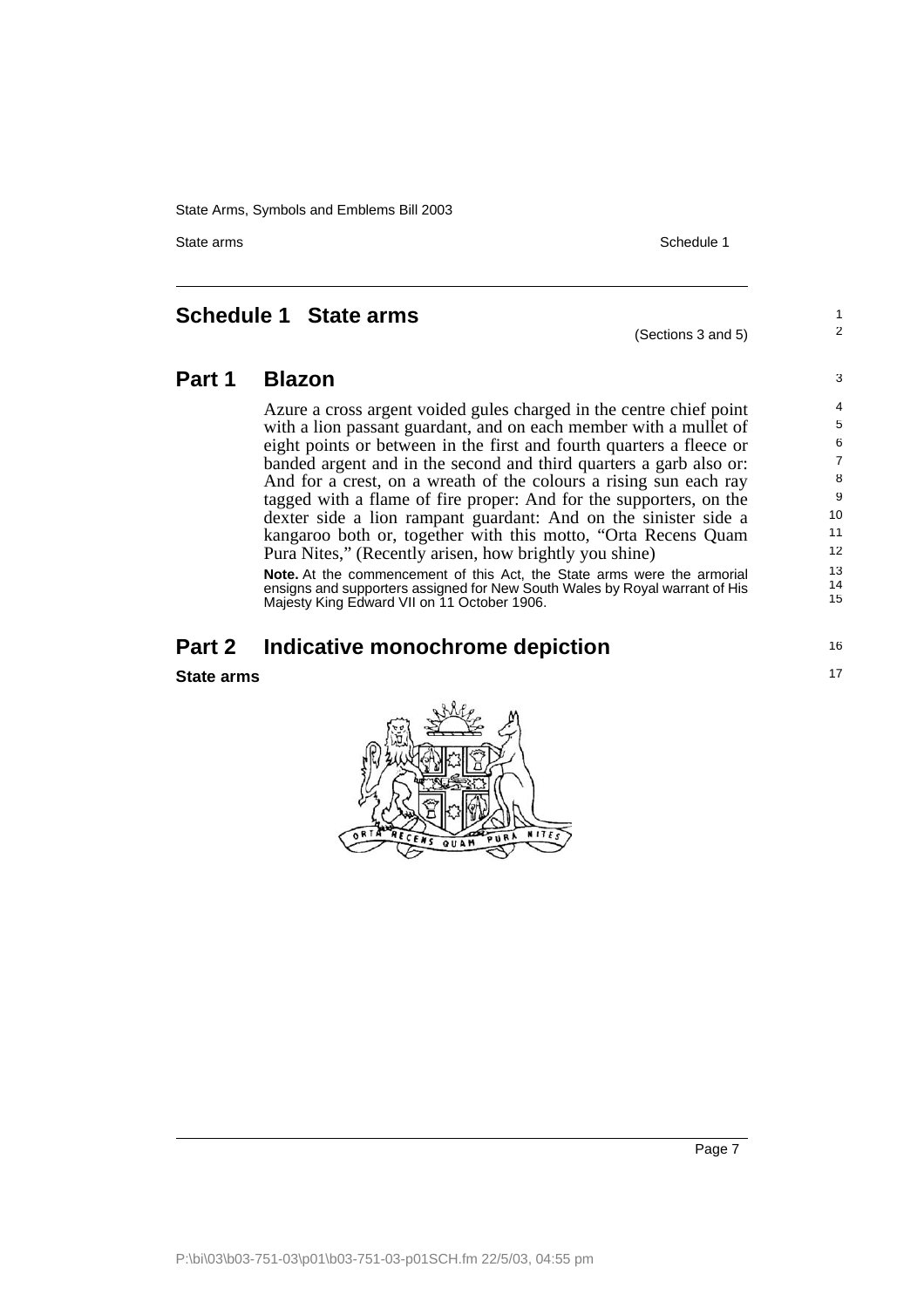Schedule 2 State symbols

### <span id="page-11-0"></span>**Schedule 2 State symbols**

(Sections 3 and 5)

1 2

14 15

### **Part 1 Blazon or description of symbol**

State badge—Argent, on a cross gules a lion passant guardant or, between four stars of eight points also or.

**Note.** At the commencement of this Act, the State badge was the former colonial badge adopted by the then Governor by notification in the Gazette of 15 February 1876.

State flag—The British Blue Ensign, being a dark blue flag with the Union Flag (also known as the Union Jack) in canton, bearing in the fly the State badge.

**Note.** At the commencement of this Act, the State flag was the former colonial flag adopted following the gazettal of the State badge on 15 February 1876.

## **Part 2 Indicative monochrome depiction of symbol**

### **State badge**

Page 8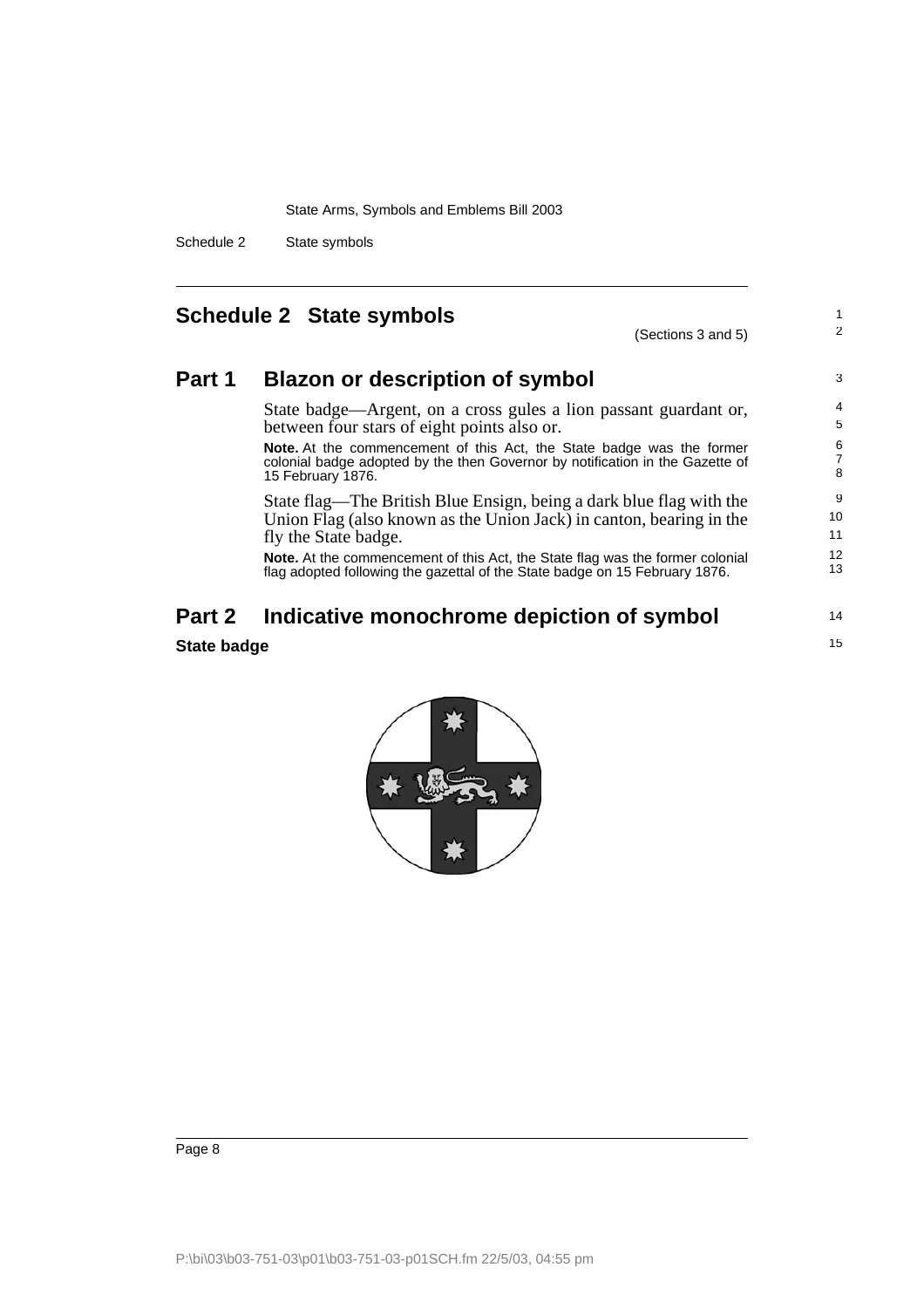State symbols **Schedule 2** Schedule 2

### **State flag** 1 and 1 and 1 and 1 and 1 and 1 and 1 and 1 and 1 and 1 and 1 and 1 and 1 and 1 and 1 and 1 and 1 and 1 and 1 and 1 and 1 and 1 and 1 and 1 and 1 and 1 and 1 and 1 and 1 and 1 and 1 and 1 and 1 and 1 and 1 and



Page 9